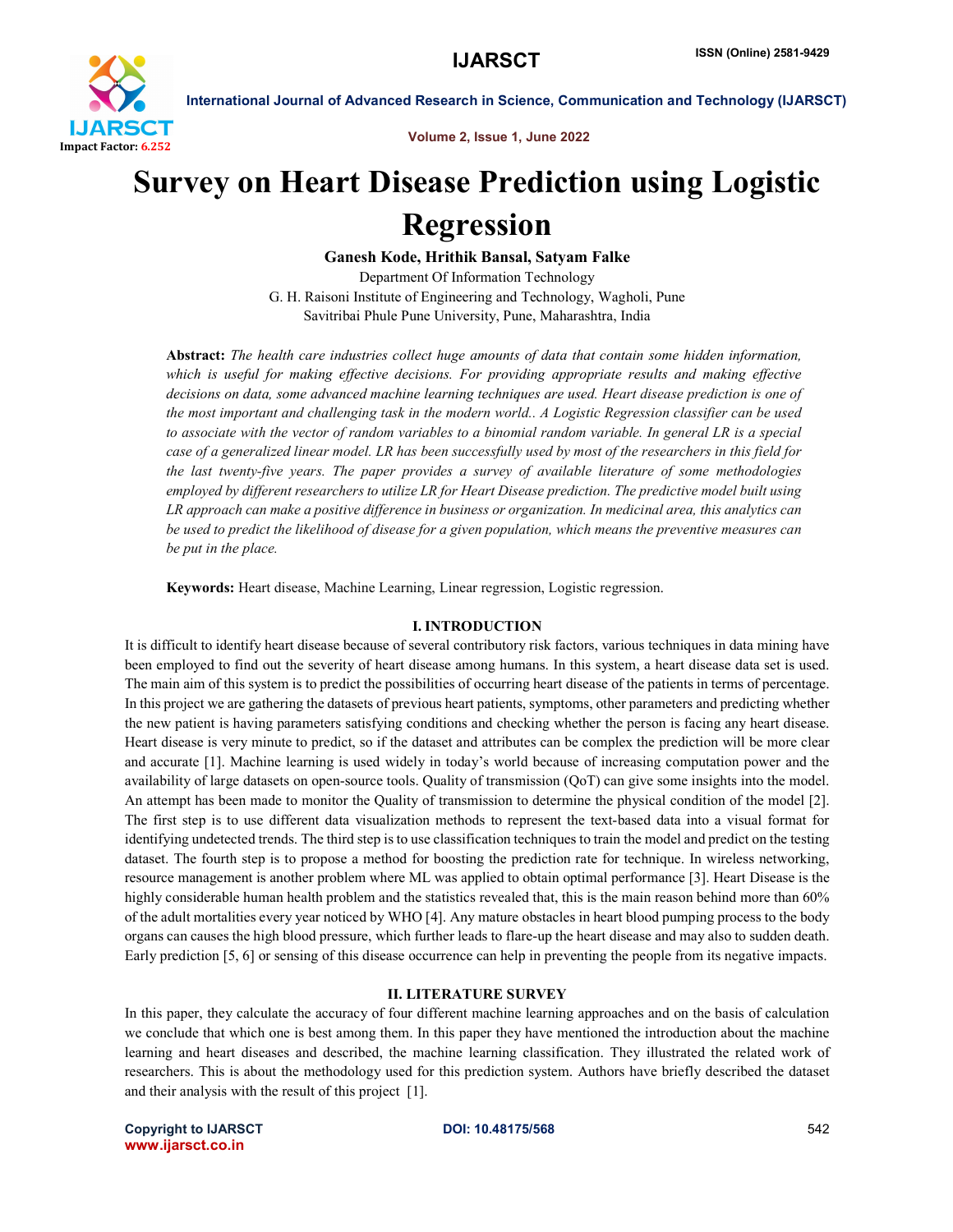

International Journal of Advanced Research in Science, Communication and Technology (IJARSCT)

#### Volume 2, Issue 1, June 2022

In this paper, the authors have described the demonstration algorithms like Support Vector Machine, Hoeffding Decision Tree, Logistic Model Tree(LMT), Naïve Bayes, Random Forest. And they concluded that Random forest algorithm performs good predictions that can be understood easily

[2].

Five datasets are combined to develop a larger and more reliable dataset in this paper. Two selection techniques, Relief and LASSO, are utilized to extract the most relevant features based on rank values in medical references. This also helps to deal with over fitting and under fitting problems of machine learning [3].

In this paper, heart disease prediction system is developed using various algorithms of Machine learning techniques. The approach followed is, the NaN values are replaced by the mean of the column. Due to which accuracy for the prediction gets improved. [4].

In this paper, they have used decision trees in predicting the accuracy of events related to heart disease. They have also introduced Computer Aided Decision Support System (CADSS) in the field of medicine and research [5].

In this paper, they have used MLP perceptron; it provides the users with a prediction result that gives the state of a user leading to CAD. Due to the recent advancements in technology, the machine learning algorithms are evolved a lot and hence here they have used Multi Layered Perceptron (MLP) in the system because of its efficiency and accuracy [6].

In this paper, two supervised data mining algorithm was applied on the dataset to predict the possibilities of having heart disease of a patient, were analyzed with classification model . The classification technique is used for classifying the entire dataset into two categories namely yes and No [7].

In this system, the output consists of horizontal and vertical line splits based on the condition depends on the dependent variables. The accuracy level of this algorithm is quite higher than the other algorithms. The reason for the higher accuracy of this algorithm is this model analyses the dataset in the tree shape format [8].

### III. CONCLUSION AND FUTURE WORK

The machine intelligence can serve as a genuine alternative diagnostic method for prediction, which will in turn keep the patients well aware of their illness state. Identifying the risk of heart disease with reasonably high accuracy could potentially have a profound effect on the long-term mortality rate of humans, regardless of social and cultural background. Early diagnosis is a key step in achieving that goal. Several studies have already attempted to predict heart disease with the help of machine learning. This study takes similar route, but with an improved and novel method and with a larger dataset for training the model. This research demonstrates that the Relief feature selection algorithm can provide a tightly correlated feature set which then can be used with several machine learning algorithms. We hereby conclude that using logistic regression we are getting 84% accuracy in predicting the heart disease.

## **REFERENCES**

- [1]. Heart Disease Prediction Using Machine Learning Algorithms Archana Singh & Rakesh Kumar [2020 International Conference on Electrical and Electronics Engineering (ICE3-2020)].
- [2]. Cognitive Approach for Heart Disease Prediction using Machine Learning Pranav Motarwar, Ankita Duraphe, G Suganya , M Premalatha [2020 International Conference on Emerging Trends in Information Technology and Engineering (ic-ETITE)].
- [3]. Machine Learning Based Heart Disease Prediction System By M.Snehith Raja, M.Snehith Raja, Ch.Prachetan Reddy, NageswaraRao Sirisala.[2021 International Conference on Computer Communication and Informatics (ICCCI 2021), Jan 27-29, 2021, Coimbatore, INDIA].
- [4]. Efficient Prediction of Cardiovascular Disease Using Machine Learning Algorithms With Relief and LASSO Feature Selection Techniques By Pronab Ghosh, Sami Azam , Mirjam Jonkman , Asif Karim , F. M. Javed Mehedi Shamrat, Eva Ignatious , Shahana Shultana , Abhijith Reddy Beeravolu, And Friso De Boer[Digital Object Identifier 10.1109/ACCESS.2021.3053759]
- [5]. Prediction of Heart Disease Using Machine Learning By Aditi Gavhane , Gouthami Kokkula, Isha Pandya, Prof. Kailas Devadkar [International conference on Electronics, Communication and Aerospace Technology (ICECA 2018)]
- [6]. Prediction of Heart Disease Using Machine Learning Algorithms By Mr.Santhana Krishnan.J, Dr.Geetha.S

Copyright to IJARSCT **DOI: 10.48175/568** 543 www.ijarsct.co.in